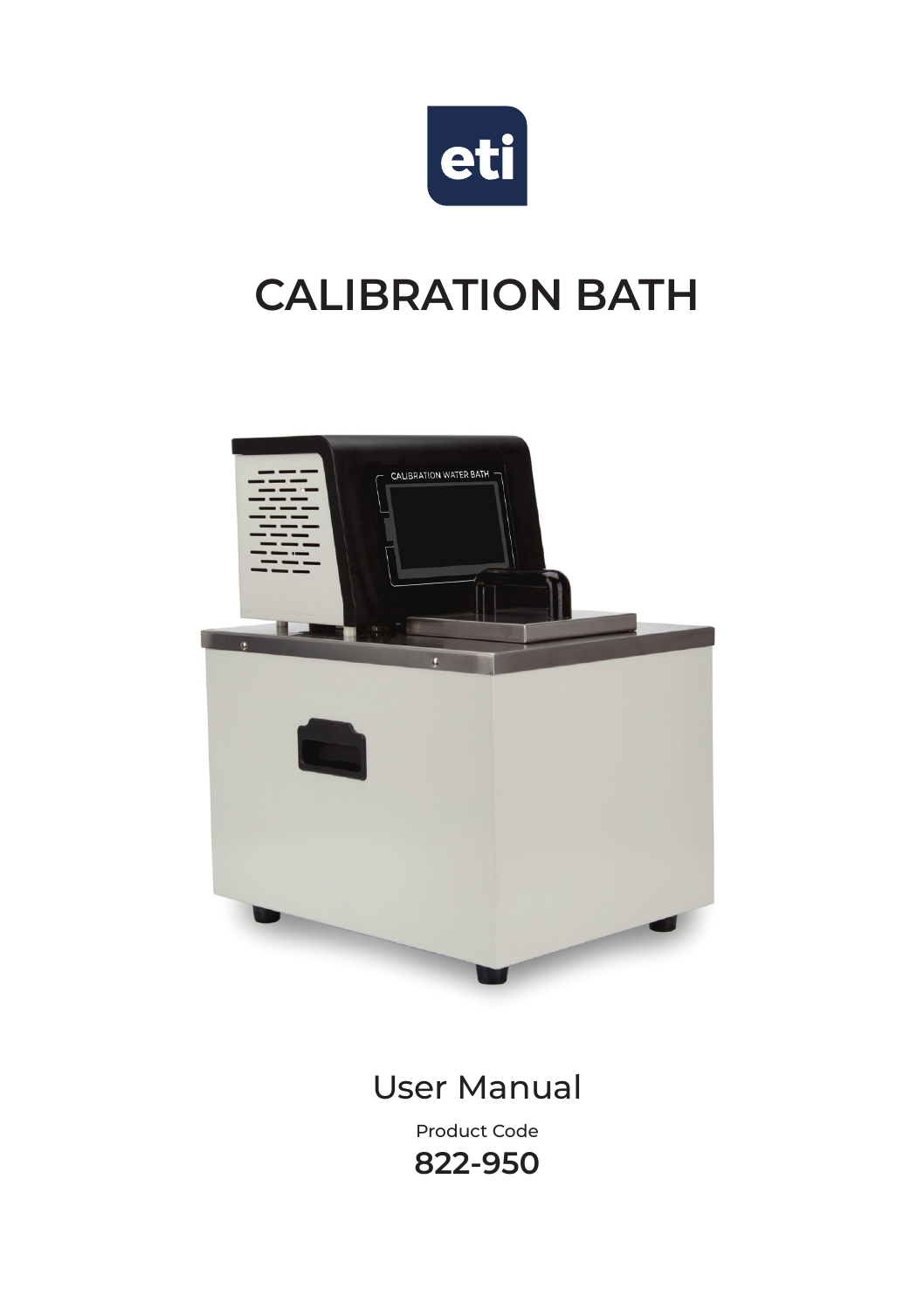### **CONTENTS**

- Calibration bath
- UK mains lead (with 13A rated fuse)
- Bath lid cover
- Bath operation manual
- Threaded drain connector
- 5/8" ID Rubber tubing

On receipt of your calibration bath ensure it is checked for any noticeable damage before powering on and that the plug has the appropriate fuse before plugging into an AC outlet.

The calibration bath offers an affordable temperature environment to test factory reference equipment with a user-friendly LED display and with minimal setup required.

| Range                      | 25 to 95 °C                                        |
|----------------------------|----------------------------------------------------|
| Resolution                 | 0.1 °C/ °F                                         |
| Accuracy                   | $\pm$ ] °C (+25 to 70 °C) *                        |
| <b>Bath Capacity</b>       | 5 litres                                           |
| Pump Flow/Speed            | 0 to 20 litres per minute                          |
| <b>Bath Stability</b>      | ±0.1 °C over a 45 minute period                    |
| <b>Bath Uniformity</b>     | +0.1 °C When measured from centre to<br>any corner |
| Power                      | 230 volt AC (±10%) 1.5A                            |
| Internal Dimensions        | 130 x 130 x 260 mm                                 |
| <b>External Dimensions</b> | 318 x 380 x 445 mm                                 |
| Weight                     | 12000 grams                                        |

#### **SPECIFICATION**

\*It is possible to achieve a higher level of accuracy, better than ±0.2 °C if the calibration bath is used in conjunction with a certified Reference Thermometer

#### **FILLING THE BATH**

Ensure the internal bath surfaces are clear and that the drain outlet is closed before filling with your chosen contact fluid. Fill to between 30mm and 10mm under the lip of the bath (4L)

Temperature range 25 °C – 60 °C use Distilled water. Temperature range 60 °C – 80 °C use 15% Glycerine water solution. Temperature range 80 °C – 95 °C use Silicone oil.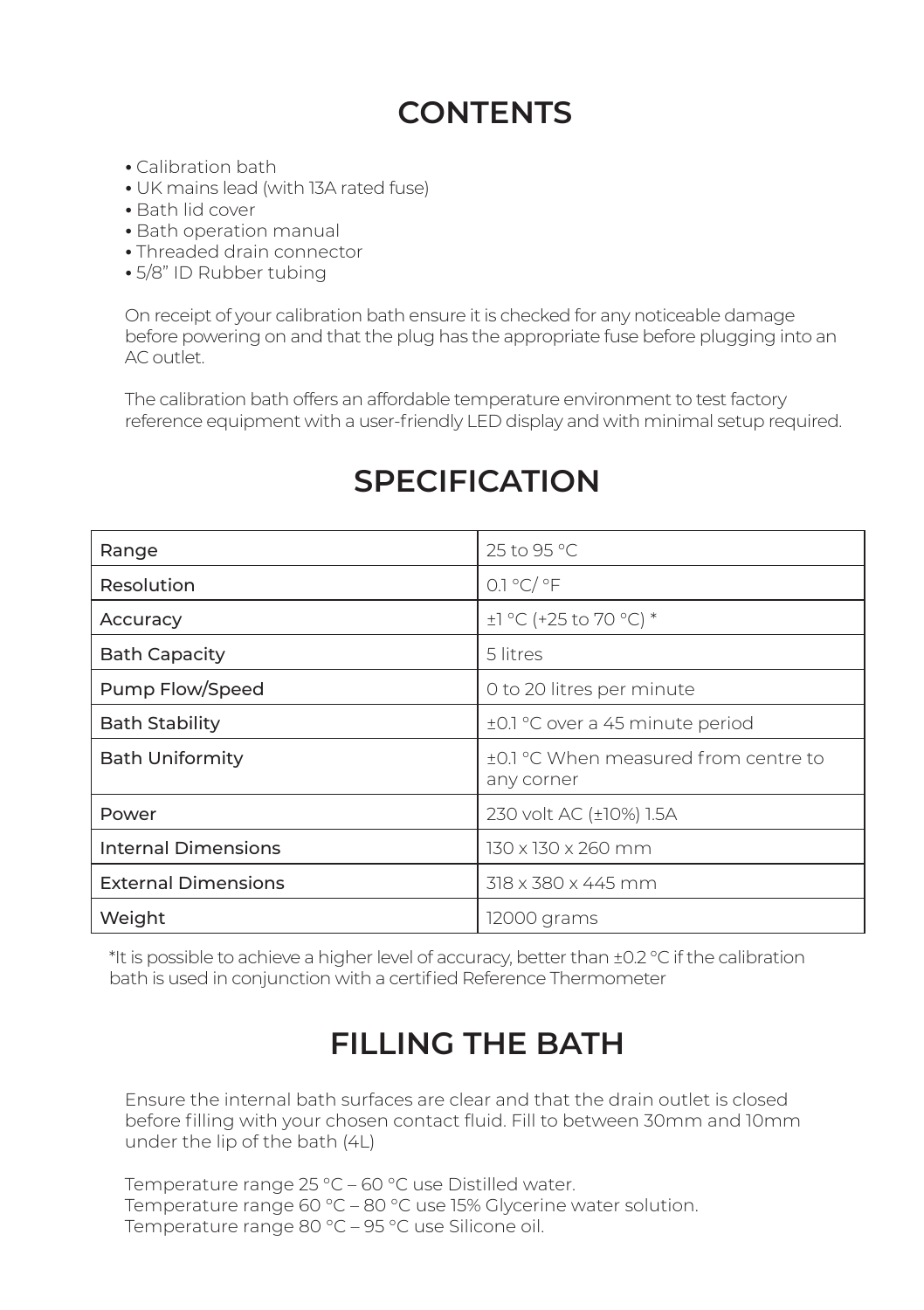#### **OPERATION**





**FUNCTIONS**

**FUNCTIONS**<br>Indicates the circulating pump is powered when the 'RUN' button has been pressed for 2 seconds. When the calibration bath is set to standby and not on 'RUN' the LED should not be lit. The pump speed is user set via the control dial on the back of the instrument. OFF

Pump Speed

Indicates the heater circuit is powered when the 'RUN' button has been pressed for 2 seconds.

Indicates the fluid level is lower than 30 mm recommended for operation.

Pressing the 'RUN' button for 2 seconds turns the heater and pump control on **RUN** allowing the microcontroller to achieve the set point and inducing a short repeated beep. If already running, holding the button for 2 seconds will turn the heater and pump off signalling another beep.

**SET** Pressing the 'SET' button allows the user to navigate the display.

On pressing 'SET' the user can press 'UP/DOWN' to select either the timing function or temperature set point. Pressing 'SET' again enters the menu allowing the user to change the values up and down and moving through the values right to left using the 'LEFT' key. Once the correct setting has been entered press 'SET' again to come out of the menu.

- Temperature set point values can be set from 25 °C 95 °C.
- Timing function values can be set from 0 9999.
- A time value of '0' indicates the unit is always on.

Selecting a value other than 0 will set a time in minutes before the calibration bath defaults to standby, signalled by a loud repeated beep and displaying 'END' on the touch screen.